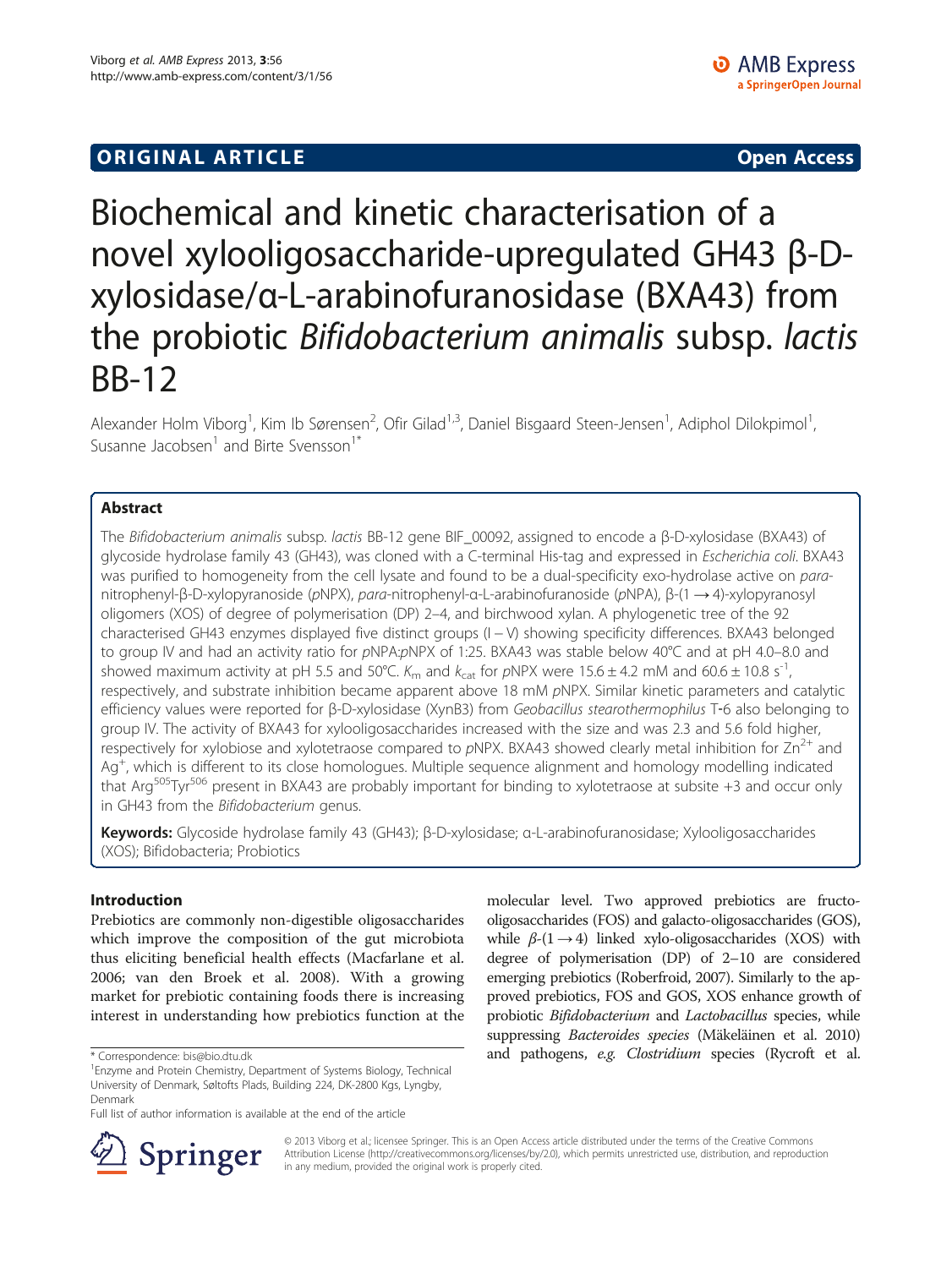<span id="page-1-0"></span>[2001\)](#page-7-0). Notably, XOS can lower the amount of secondary bile acids associated with potential tumour-promoting activity (Moure et al. [2006\)](#page-7-0).

XOS are obtained by hydrolysis of xylans, which are linear  $\beta$ -(1  $\rightarrow$  4) linked polysaccharides, typically decorated at the 2- and/or 3-position by mono- or di-substitution with  $\alpha$ -L-arabinofuranosyl residues and a substitution pattern varying with the botanical origin (Ebringerova [2006](#page-6-0)). Probiotic bacteria can possess intracellular xylosidases degrading XOS to D-xylose, which in bifidobacteria is metabolised via the D-fructose-6-P shunt, also referred to as the bifid shunt (Ruas-Madiedo et al. [2005](#page-7-0)). We found a novel β-D-xylosidase BXA43 of glycoside hydrolase family 43 (GH43) (Cantarel et al. [2009](#page-6-0)) that was highly up-regulated in Bifidobacterium animalis subsp. lactis BB-12 (BB-12) cultures grown with XOS as the sole carbon source and probably plays an important role in the XOS catabolism (Gilad et al. [2010](#page-6-0)).

GH43 comprises a broad variety of enzyme specificities (Cantarel et al. [2009\)](#page-6-0) encompassing β-Dxylosidase (EC 3.2.1.37), β-1,3-xylosidase (EC 3.2.1.-), α-L-arabinofuranosidase (EC 3.2.1.55), endo-arabinanase (EC 3.2.1.99), xylanase (EC 3.2.1.8), and galactan 1,3-β-galactosidase (EC 3.2.1.145) of which some are central in biomass utilisation in the biorefinery and bioenergy areas, while others from gut microbiomes of different animals play prominent roles in nutrition and dietary fibre utilisation (Wagschal et al. [2009b;](#page-7-0) Lagaert et al. [2011](#page-7-0); Zhou et al. [2012\)](#page-7-0). Eleven out of the 92 characterised GH43 enzymes are dual-function β-D-xylosidase-α-L-arabinofuranosidases (E.C. 3.2.1.37 / 3.2.1.55) accommodating at subsite −1 Dxylopyranose and L-arabinofuranose residues sharing the spatial orientation of sugar ring hydroxyl groups (Wagschal et al. [2009a](#page-7-0)). Other enzymes with this dual specificity occur in GH3, 51, and 54 (Jordan et al. [2007](#page-7-0); Minic et al. [2004](#page-7-0); Shallom et al. [2005;](#page-7-0) Xiong et al. [2007](#page-7-0)), however only GH43 uses an inverting mechanism (Armand et al. [1996;](#page-6-0) Pitson et al. [1996\)](#page-7-0). GH43 and GH62 form clan GH-F (Cantarel et al. [2009\)](#page-6-0) with characteristic 5-fold β-propeller structures available of GH43 β-D-xylosidase, α-L-arabinofuranosidase, arabinanase, and β-1,3-xylosidase (Brüx et al. [2006](#page-6-0); Vandermarliere et al. [2009](#page-7-0); de Sanctis et al. [2010](#page-6-0); Cartmell et al. [2011\)](#page-6-0).

The present study focuses on characterisation of the GH43 β-D-xylosidase/α-L-arabinofuranosidase BXA43 from Bifidobacterium animalis subsp. lactis BB-12 (BB-12) which was 10–30 fold upregulated in BB-12 grown on XOS as demonstrated by qPCR and DNA microarray analyses (Gilad et al. [2010](#page-6-0)). This dual-function GH43 was suggested to be important in the catabolism of XOS taken up by BB-12 to D-xylose. A comprehensive phylogenetic analysis of GH43 as well as a homology model provides a basis for the comparative analysis of the enzymatic properties of BXA43.

# Materials and methods Cloning

The BXA43 gene from BB-12 (locus tag BIF\_00092, NCBI accession ADC85541), annotated to encode a β-D-xylosidase, was isolated and amplified from chromosomal DNA (provided by Chr. Hansen A/S, Hørshom, Denmark) using upstream primers designed to precede the native Shine-Dalgarno sequence and downstream primers complementary to the 3' terminus and excluding the stop codon; BamHI and XhoI sites are underlined.

Forward: BXA43-5′ CGCGGATCCAACCGGGCCGC **CGTTTC** Reverse: BXA43-3′ CCGCTCGAGTTCACTCAATTC GCGGTAATC

The amplified product was cloned into the  $pET24(+)$ expression vector (Novagen) resulting in the plasmid pET24(+)-BXA43 encoding BXA43 with a C-terminal His-tag.

# Recombinant expression and purification

Escherichia coli BL21 (DE3) was transformed with pET24(+)-BXA43 and incubated overnight (agar plates, Luria-Bertani (LB), 25 μg/ml kanamycin, 37°C). Transformants were selected based on restriction site patterns and verified by DNA sequencing (Macrogen). A glycerol stock stab of  $pET24(+)$ -BXA43 in E. coli BL21(DE3) was propagated (20 ml LB medium, 50 μg/ ml kanamycin, 37°C overnight) to inoculate LB (500 ml) to  $OD_{600} = 0.1$ , grown (37°C, 160 rpm) until  $OD<sub>600</sub> = 0.6$  and induced (3 h) by 100 μM isopropyl β-D-1-thiogalactopyranoside. The cells were harvested by centrifugation  $(3200 g, 20 min)$  and the pellet stored at −20°C. To purify BXA43 the pellet was resuspended and the cells lysed with 5 ml Bug Buster (Novagen) and 50 U/ml benzonase (Sigma-Aldrich) for 30 min at room temperature, cooled on ice, and centrifuged (as above) to remove debris. The supernatant was filtered (0.45 μm, Millipore), applied to a HisTrap™ HP (1 ml Ni-NTA column, GE Healthcare) equilibrated in 10 mM imidazole, 500 mM NaCl, 30 mM Tris/HCl, pH 8.0 and eluted by a linear gradient of 0–400 mM imidazole in the same buffer. Protein-containing fractions (monitored by  $A_{280}$ ) were pooled, dialysed against 50 mM Na-acetate pH 5.2 at 4°C overnight (10 kDa cut-off dialysis membrane; Millipore) and concentrated (10 kDa cut-off centrifugal filter; Millipore) to 2.4 mg/ ml as determined by aid of amino acid analysis (Barkholt and Jensen [1989](#page-6-0)). The identity of BXA43 was verified by SDS-PAGE and by peptide mass fingerprinting (Ultraflex II TOF/TOF, Bruker Daltonics) (not shown).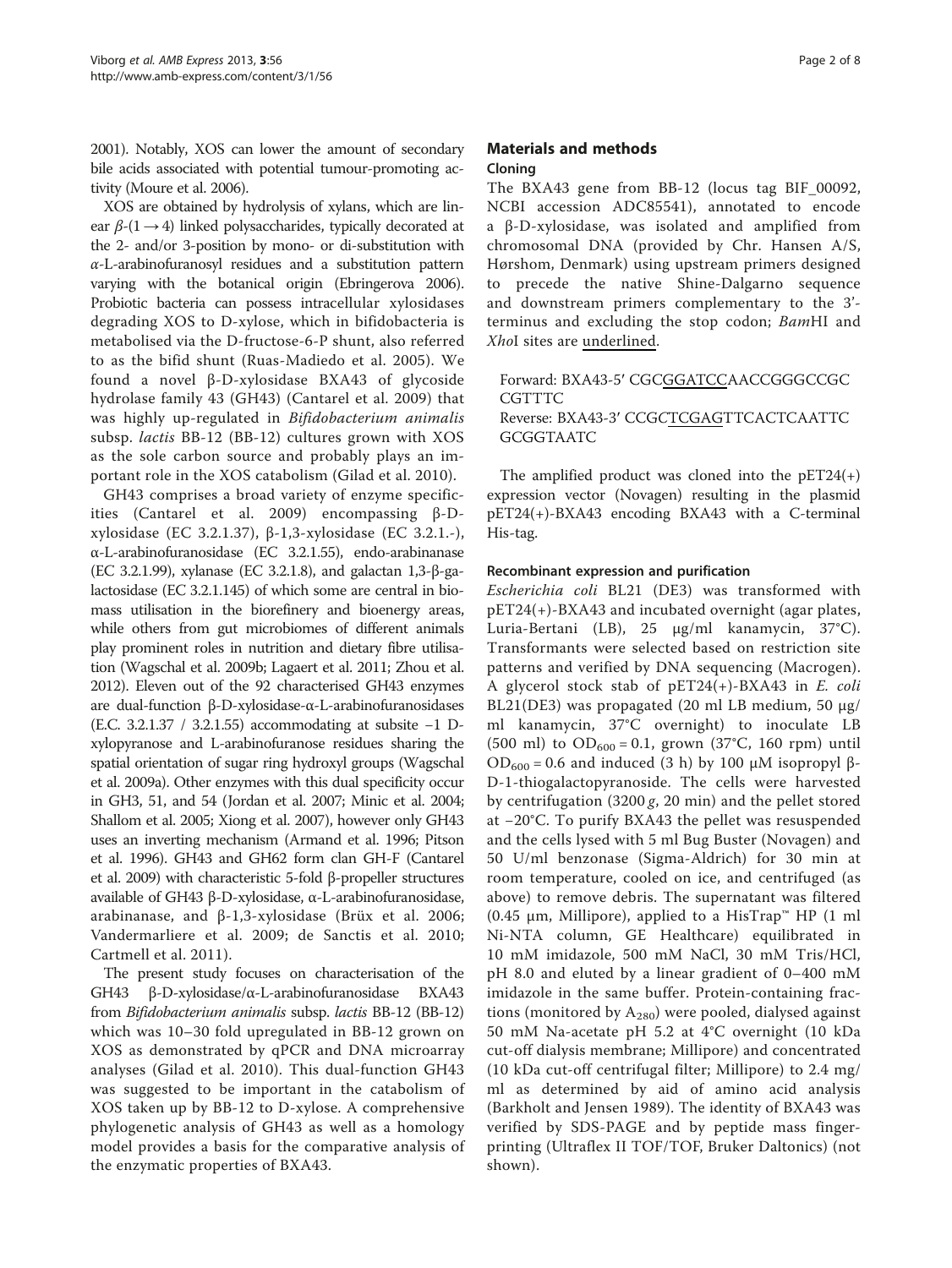## Effect of pH and temperature on stability and activity

The stability of 9.7 nM BXA43 was determined at pH 3–10 by incubation at 4°C for 24 h in Britton-Robinson's universal buffers (Britton and Robinson, [1931](#page-6-0)) followed by measurement of the residual activity towards pNPX (see below). Thermostability of 9.7 nM BXA43 was determined by measuring activity towards pNPX after 10 min incubation at 20–65°C in 50 mM Na-acetate, pH 5.2. The temperature dependence of activity towards pNPX (see below) was determined in the same range. Half-lives of 9.8 nM BXA43 at 40–60°C were determined in 50 mM Na-acetate, pH 5.2 based on residual activity in aliquots (20 μl) removed at appropriate time intervals, followed by immediate addition of ice-cold 50 mM Na-acetate pH 5.2 (20 μl). Samples were kept on ice until assayed. Half-lives were calculated according to  $t_{1/2} = \ln(2)$  / Ae<sup>-Ea</sup> / RT, where A is the preexponential factor,  $E_a$  the activation energy, R the gas constant, and T the temperature in Kelvin.

## Enzyme assays

The activity of BXA43 (9.7 nM) towards 1 mM para-nitrophenyl-β-D-xylopyranoside (pNPX; Sigma) or para-nitrophenyl-α-L-arabinofuranoside (pNPA; Sigma) was determined from released para-nitrophenol measured at 410 nm (ELISA reader; Powerwave XS; Holm & Halby). The substrate in 50 mM Na-acetate, pH 5.2 (40 μl) at 40°C was preincubated (5 min) and the reaction initiated by addition of BXA43 (10 μl) and terminated after 10 min by addition of 1 M  $\text{Na}_2\text{CO}_3$  (100 μl). One unit was defined as the amount of enzyme (in mg) that releases 1 μmol para-nitrophenol/min. Enzymatic activity measurements were performed (in triplicate) according to this procedure, unless otherwise stated.

To determine kinetic parameters, initial rates of hydrolysis were obtained from five time points (0–16 min) and 14  $p$ NPX concentrations (0.25–80 mM) using 7.8 nM BXA43 at the above conditions (in duplicates of four independent reactions). Kinetic parameters,  $k_{\text{cat}}$  ( $V_{\text{max}}$ ),  $K<sub>m</sub>$ , and  $K<sub>i</sub>$  were calculated by curve fitting the data to the Michaelis-Menten equation describing substrate inhibition,  $v = k_{cat}$  x [E] x S / ( $K_m + S$  x (1 + S/K<sub>i</sub>)), using GraphPad Prism 5 (GraphPad Software).

Activity towards 1% (w/v) birchwood xylan, oat spelt xylan and rye arabinoxylan (all Megazyme) by 78 nM BXA43 was assessed at the above conditions  $(50 \mu l)$  after overnight incubation by thin layer chromatography (TLC; Silica gel 60 F254) of aliquots  $(1 \mu l)$  with arabinose and xylose as reference and developed in 8:2:1 ethylacetate:isopropanol:water for approx. 45 min and dried, followed by staining the carbohydrates with  $2\%$  (w/v) orcinol.

The specific activity on 2.25 mM xylobiose  $(X_2)$ , xylotriose  $(X_3)$ , and xylotetraose  $(X_4)$  (all Megazyme) of 4.9 nM BXA43 was determined in 50 mM Na-acetate pH 5.2 (50 μl), at 40°C for 30 min using the dinitrosalicylic acid (DNS) reducing sugar assay monitored at 540 nm (Miller [1959\)](#page-7-0) with xylose as standard.

The effect of 1 mM Ag<sup>+</sup>, Ca<sup>2+</sup>, Mg<sup>2+</sup>, Ni<sup>2+</sup>, or Zn<sup>2+</sup> on activity towards pNPX of 9.8 nM BXA43 was determined essentially as above (in duplicate).

## **Bioinformatics**

Sequences were retrieved of the 92 annotated GH43 enzymes in the CAZy database (Cantarel et al. [2009\)](#page-6-0) and their multiple sequence alignment (ClustalW2; Goujon et al. [2010\)](#page-6-0) was visualised with ESPript (Gouet et al. [1999](#page-6-0)) and used to construct a phylogenetic tree (Dendroscope; Huson et al. [2007\)](#page-7-0).

A homology model of BXA43 was built (HHPred; Söding et al. [2005](#page-7-0)) with XynB3 from Geobacillus stearothermophilus T-6 (66% similarity, 50% identity; PDB: 2EXH, Brüx et al. [2006](#page-6-0)) as template.  $X_4$  from the complex with BsAXH-m2,3 from Bacillus subtilis subsp. subtilis str. 168 (PDB: 3C7G, Vandermarliere et al. [2009](#page-7-0)) was superimposed at subsites +1 through +4.

## Results

The BXA43 gene from BB-12, annotated to encode a β-D-xylosidase of GH43 (Cantarel et al. [2009\)](#page-6-0), has an ORF of 1626 nucleotides corresponding to 541 amino acid residues. GH43 ([http://www.cazy.org;](http://www.cazy.org) Cantarel et al. [2009](#page-6-0)) includes β-D-xylosidases (E.C. 3.2.1.37) and  $\alpha$ -Larabinofuranosidases (E.C. 3.2.1.55) and the phylogenetic tree of 92 GH43 enzymes, which are annotated as characterised in the CAZy database (Cantarel et al. [2009](#page-6-0); Figure [1\)](#page-3-0), shows five distinct groups  $(I - V)$  representing characteristic substrate specificities. Group I consists of galactan 1,3-β-galactosidases (EC 3.2.1.145), group II mainly of α-L-arabinofuranosidases (EC 3.2.1.55), while group III and IV are divided in two sub-groups, one of which contains predominately extracellular α-Larabinofuranosidases (EC 3.2.1.55) and the other intracellular β-D-xylosidases (EC 3.2.1.37). Group V is solely composed of endo-arabinanases (EC 3.2.1.99).

Dual-specificity β-D-xylosidase/α-L-arabinofuranosidases are found in GH43 groups II, III, and IV and BXA43 belongs to group IV. The dual specificity β-D-xylosidase/α-L-arabinofuranosidase XylC from B. adolescentis ATCC 15703 is the closest well characterised relative (87% similarity, 79% identity; UniProt accession A1A0H6; Lagaert et al. [2011\)](#page-7-0), but BXA43 is also similar to another characterised group IV β-D-xylosidase/α-L-arabinofuranosidase SXA from Selenomonas ruminantium GA192 (68% similarity, 52% identity; UniProt accession O52575; Jordan et al. [2007\)](#page-7-0). The crystal structure of a complex with xylobiose (PDB: 2EXH, 2EXJ, Brüx et al. [2006](#page-6-0)) is available for the group IV β-D-xylosidase XynB3 from Geobacillus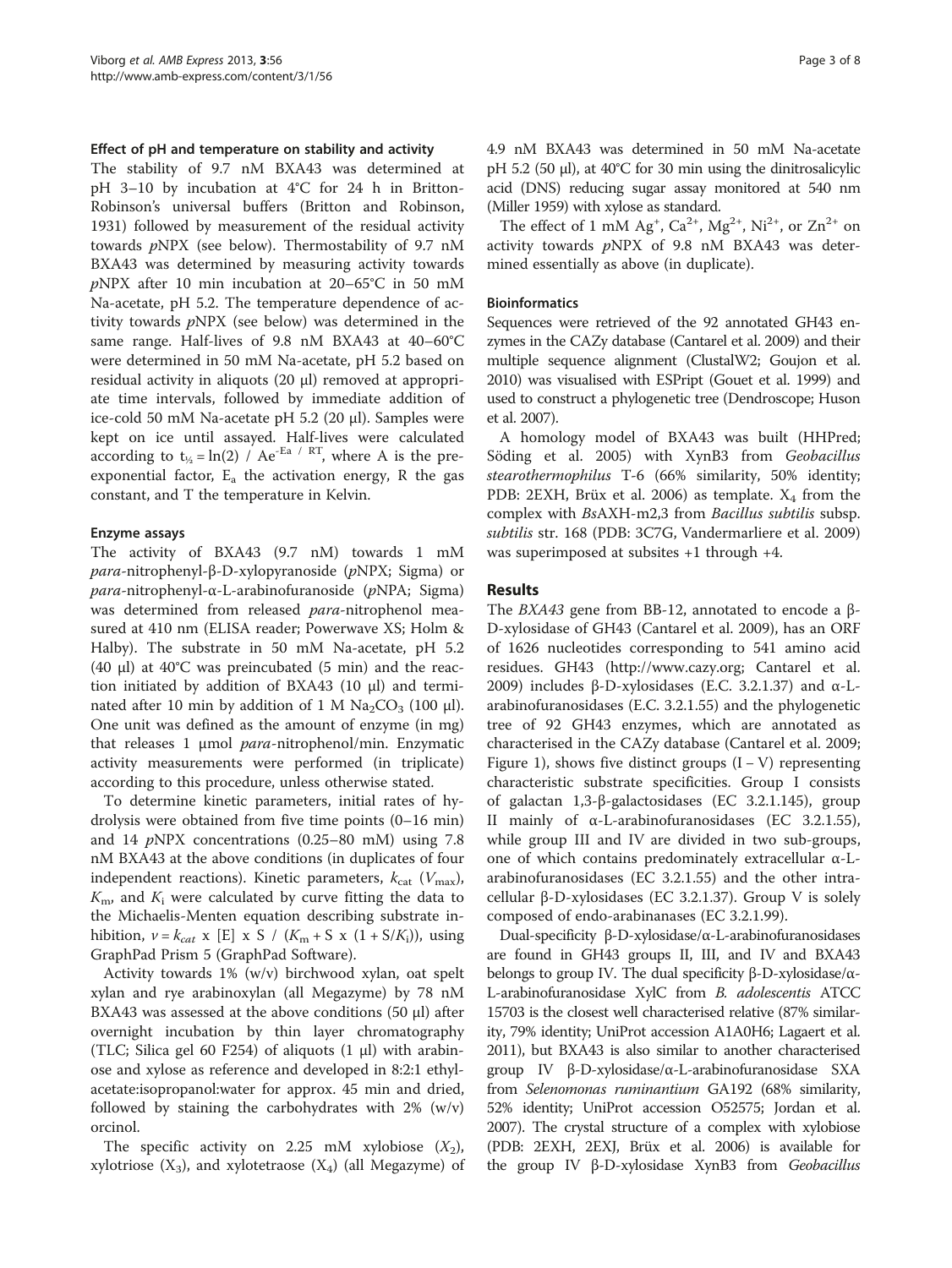<span id="page-3-0"></span>

stearothermophilus T-6 (66% similarity, 50% identity; UniProt accession Q09LX0). A multiple sequence alignment (Additional file [1:](#page-6-0) Figure S1) shows conservation in BXA43 of the general base and acid catalytic residues  $\text{Asp}^{14}$ and Glu<sup>187</sup> as well as Asp<sup>127</sup> proposed to modulate  $pK_a$  of

the catalytic acid (Nurizzo et al. [2002\)](#page-7-0), and various residues involved in substrate binding, including His<sup>250</sup> at subsite  $-1$ (Brüx et al. [2006\)](#page-6-0). It also reveals that BXA43  $Tyr^{506}$  and Arg505, which might be involved in the positioning of Tyr506, are not conserved in XynB3. These structural

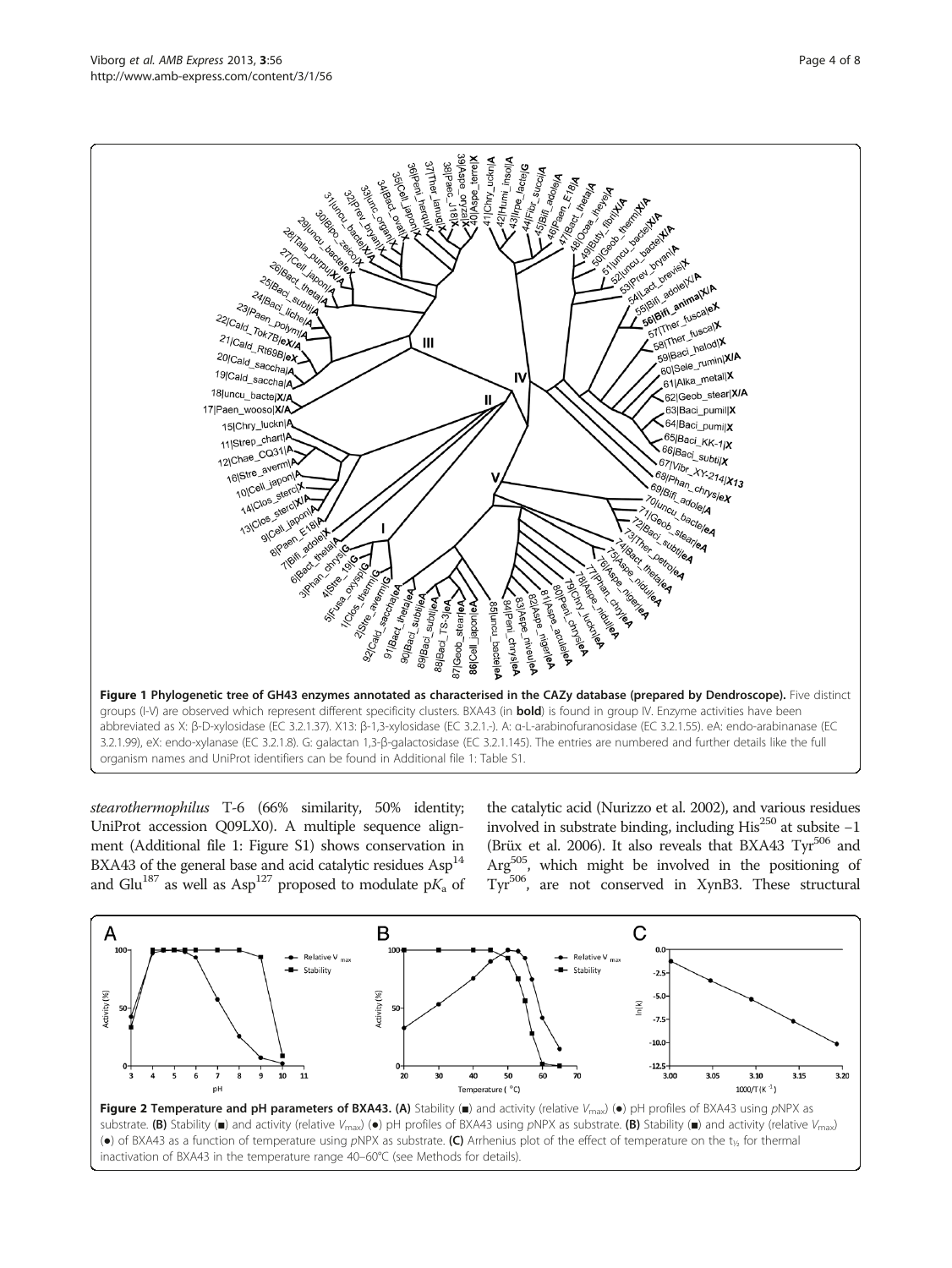<span id="page-4-0"></span>features may be important for the specificity of BXA43 in particular towards xylooligosaccharides.

Recombinant BXA43 was produced in E. coli and purified from the cell lysate in a final yield of 2.2 mg/L culture. It migrated in SDS-PAGE as a single band of approximately 62 kDa in excellent agreement with the theoretical mass of 61,774 Da. BXA43 was stable for 24 h at 4°C at pH 4–9 (Figure [2A](#page-3-0)). After 10 min at 45°C and 57°C, BXA43 retained 100% and 25% activity, re-spectively (Figure [2B](#page-3-0)). The  $t_{1/2}$  values of inactivation of 12 d at 40°C, 25.5 h at 45°C, 141 min at 50°C, 19.5 min at 55°C, and 2.5 min at 60°C indicated a linear correlation as described by the Arrhenius equation with activation energy,  $E_a = 384$  kJ/mol (Figure [2C](#page-3-0)). These data suggest that BXA43 is very stable in the gut, its natural ecological niche.

BXA43 showed maximum activity towards pNPX at pH 4.0–5.5 and a temperature optimum of 50°C (Figure [2](#page-3-0)B). The kinetic parameters as derived from initial rates for hydrolysis of  $pNPX$  was  $K_m = 15.6 \pm 10^{-10}$ 4.2 mM and  $k_{\text{cat}} = 60.6 \pm 10.8 \text{ s}^{-1}$  assuming the presence of uncompetitive substrate inhibition with  $K_i = 29.6 \pm 10^{-10}$ 8.5 mM (Figure 3). BXA43 hydrolysed xylooligosaccharides and the specific activity for xylobiose  $(X_2)$  was 2.3 fold higher than for pNPX and increased further for xylotriose  $(X_3)$  and xylotetraose  $(X_4)$  (Table 1). The activity towards  $p$ NPA was 4% of the value for  $p$ NPX, whereas  $para$ nitrophenyl-β-D-galactopyranoside (pNPG) was not a substrate (Table 1). TLC indicated release by 20 μM BXA43 of xylose from birchwood xylan, but not from oat spelt xylan or rye arabinoxylan after 24 h incubation. The activity of BXA43 for *pNPX* decreased by 81% in the presence of 1 mM  $Zn^{2+}$ , but only by 9% in 1 mM  $Ag^+$ , while  $Ca^{2+}$ ,  $Mg^{2+}$  or  $Ni^{2+}$  did not affect the activity.



Table 1 Specific activity of BXA43 towards pNPmonosaccharides and XOS

| Substrate                    | U/mq        |
|------------------------------|-------------|
| pNPX                         | 45.0 (100%) |
| <b>pNPA</b>                  | 1.8(4%)     |
| <b>pNPG</b>                  | n.d.        |
| Xylobiose $(X_2)$            | 105 (233%)  |
| Xylotriose (X <sub>3</sub> ) | 164 (364%)  |
| Xylotetraose (X4)            | 253 (562%)  |
|                              |             |

n.d. not detected.

# **Discussion**

BXA43 of Bifidobacterium animalis subsp. lactis BB-12 from GH43 was produced recombinantly in E. coli BL21 (DE3) and showed  $K_m$  of 15.6 ± 4.6 mM,  $k_{\text{cat}}$  of 60.6 ± 10.8 s<sup>-1</sup> and the catalytic efficiency  $k_{\text{cat}}/K_{\text{m}}$  of 3.9  $s^{-1}$  mM<sup>-1</sup> similar to  $k_{cat}$  of 57  $s^{-1}$  and  $k_{cat}/K_m$  of 3.3 s -1 mM-1 reported for β-xylosidase (XynB3) from Geobacillus stearothermophilus T‐6 (Brüx et al. [2006\)](#page-6-0). By contrast, β-xylosidase/α-L-arabinofuranosidase from S. *ruminantium* GA192 has much lower  $K_m =$ 0.38 mM (Brunzelle et al. [2008](#page-6-0)), and a β-xylosidase from Bacillus pumilus IPS has  $K_m = 3.9$  mM (Xu et al. [1991](#page-7-0)). Remarkably,  $V_{\text{max}}$  of BXA43 of 166 U mg<sup>-1</sup> was 11-fold higher than  $V_{\text{max}}$  of 15 U mg<sup>-1</sup> obtained for the GH43 enzyme from the thermophile Clostridium stercorarium F-9 (Suryani et al. [2004\)](#page-7-0). BXA43 showed decreased rate of hydrolysis above 18 mM pNPX indicating apparent substrate inhibition ( $K_i = 29.6 \pm 8.5$  mM), which however, was not a result of product condensation as verified by TLC (data not shown) consistent with no reports of condensation activity of GH43 enzymes. By contrast, the retaining Thermoanaerobacter ethanolicus β-xylosidase/ α-L-arabinofuranosidase from GH3 was subject to substrate inhibition at low substrate concentration of 0.5 mM pNPX (Mai et al. [2000](#page-7-0)).

As BXA43 has 5°C lower temperature optimum than the group IV enzyme deXA isolated from a compost starter mixture (Wagschal et al. [2009a\)](#page-7-0) the thermal halflives determined of BXA43 (141 min at 50°C; 19.5 min at 55°C; 2.5 min at 60°C) and deXA (630 min at 49°C; 234 min at 51°C; 47 min at 53°C) are comparable. BXA43 was inhibited by 1 mM  $\text{Zn}^{2+}$  and less sensitive to Ag<sup>+</sup>, while a GH43 β-D-xylosidase from Talaromyces *thermophilus* was inhibited by both  $\text{Zn}^{2+}$ ,  $\text{Cu}^{2+}$  and Hg<sup>2+</sup> (Guerfali et al. [2008](#page-7-0)). Remarkably, 1 mM  $Zn^{2+}$  had no effect on activity of the β-D-xylosidase/α-L-arabinofuranosidase from G. stearothermophilus T-6, which has 66% sequence identity and similar specific activity to BXA43, whereas 1 mM Ag+ inactivated this enzyme (Shallom et al. [2005](#page-7-0)). Thus, distinctly different metal ion sensitivity is observed among GH43 enzymes.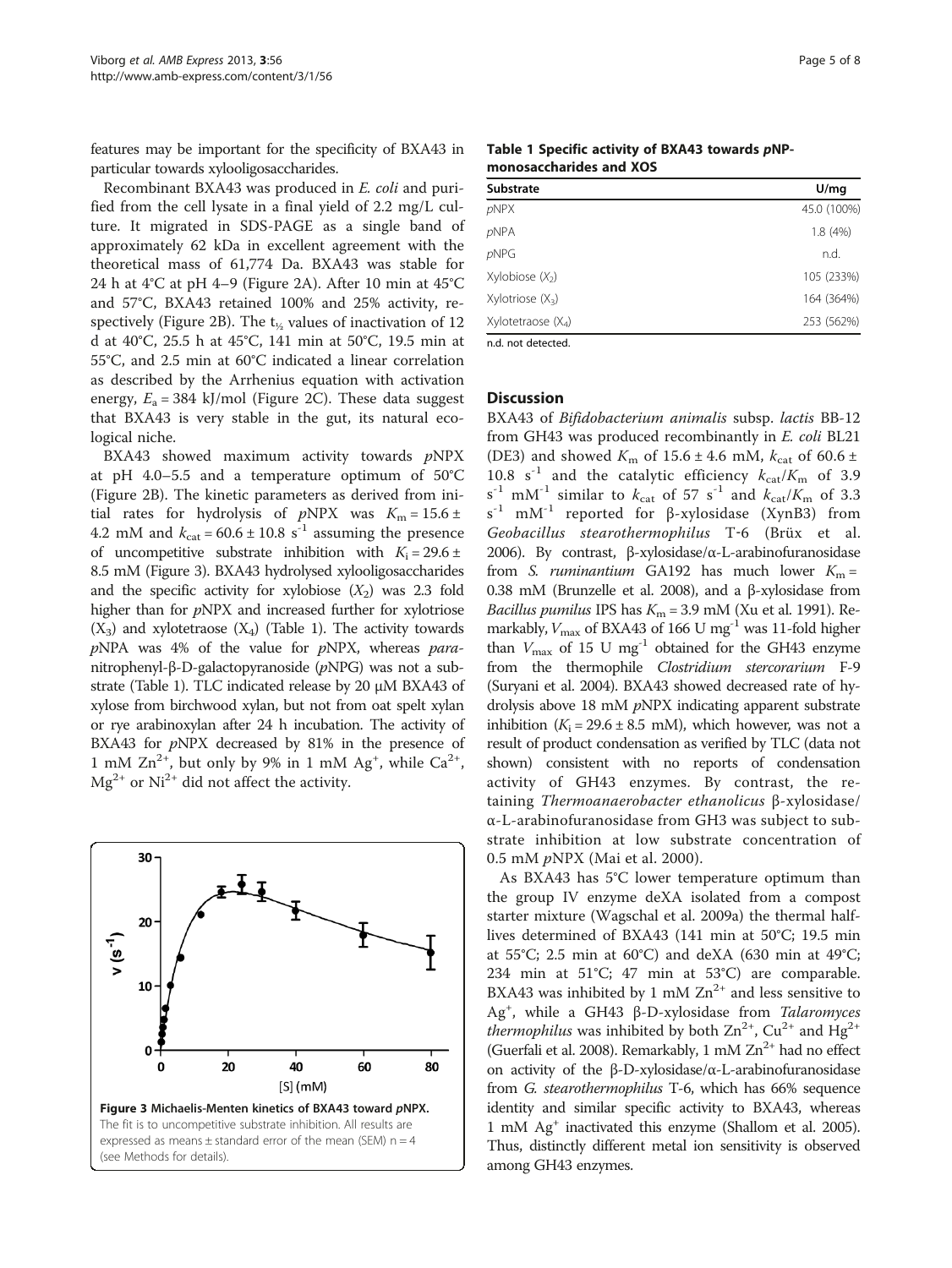<span id="page-5-0"></span>BXA43 hydrolysed  $X_2$ ,  $X_3$ , and  $X_4$  in line with a suggested model for XOS utilisation in BB-12 that includes uptake via an ATP binding cassette (ABC) oligosaccharide transport system whose components were identified in the secreted (secretome) and the membrane proteomes of BB-12 grown on XOS; BB-12 is incapable of growing on xylose as the sole carbon source (Gilad et al. [2011; 2012\)](#page-6-0). While an increasing specific activity for  $X_2$ ,  $X_3$ , and  $X_4$  (Table [1](#page-4-0)) is seen for BXA43, this was not reported for GbtXyl43A from G. thermoleovorans IT-08 (Wagschal et al. [2009b](#page-7-0)) and deAX from an uncultured bacterium (Wagschal et al. [2009a\)](#page-7-0) which both belong to group IV and have the highest specific activity on  $X_2$  or  $X_3$ , respectively. This can possibly be explained by the uniqueness of the BXA43 Tyr<sup>506</sup> residue, found only within the Bifidobacterium and Lactobacillus GH43 enzymes. This residue may stack onto substrate at subsite +3 in BXA43, as supported by homology modelling (Figure 4). Interestingly, the group IV XylC from B. adolescentis ATCC 15703 that is hypothesised to play an important role in the efficient conversion of  $X_2$  to xylose (Lagaert et al. [2011](#page-7-0)), possesses the corresponding tyrosine residue, has slightly higher specific activity on  $X_2$  (23.7 s<sup>-1</sup> mM<sup>-1</sup>) than  $X_4$  (17.0 s<sup>-1</sup> mM<sup>-1</sup>), and the highest specific activity observed towards xylohexaose



(red). Arg<sup>505</sup> in BXA43 may play a role in the positioning of Tyr<sup>506</sup>.

 $(X<sub>6</sub>, 24.6 s<sup>-1</sup> mM<sup>-1</sup>)$ . Notably, *B. adolescentis* ATCC 15703 also harbours a GH120 β-D-xylosidase (XylB), not found in BB-12, which shows a drastic increase in specific activity from  $X_2$  (0.7 s<sup>-1</sup> mM<sup>-1</sup>) to  $X_4$  (17.6 s<sup>-1</sup> mM<sup>-1</sup>, Lagaert et al. [2011\)](#page-7-0).

A phylogenetic tree (Figure [1\)](#page-3-0) generated for characterised GH43 enzymes, as annotated by the CAZy database (Cantarel et al. [2009](#page-6-0)) of which approximately 35% have been studied and 13 have a known pNPX:pNPA activity ratio (Table 2), has five clusters (groups  $I - V$ ) (Figure [1](#page-3-0)) representing distinct substrate specificities, as opposed to a previously reported phylogenetic tree (Qian et al. [2003](#page-7-0)) that displayed four groups. The two phylogenetic trees, however, are based on different dataset and are analysed with different purposes, therefore their group numbering is not directly comparable. The newly updated tree provides more

| Table 2 pNPX: pNPA activity ratio of biochemically |
|----------------------------------------------------|
| characterised dual-function β-D-xylosidases/α-L-   |
| arabinofuranosidases from GH43                     |

| Enzyme name<br><b>Organism (UniProt</b><br>identifier) | pNPX:<br><b>pNPAratio</b> | Phylogeneticgroup <sup>a</sup> | Reference                       |
|--------------------------------------------------------|---------------------------|--------------------------------|---------------------------------|
| C. stercorarium<br>(P48790)                            | 2.5                       | $\vert\vert$                   | Sakka et al.<br>1993            |
| RunXyn1 Uncultured<br>rumen bacterium<br>(E3TBJ3)      | 2.6                       | Ш                              | Zhou et al.<br>2012             |
| r_09-02 uncultured<br>bacterium r_09<br>(I6YTF5)       | 1.1                       | Ш                              | Ferrer et al.<br>2012           |
| XylC Paenibacillus<br>woosongensis<br>(E7DXB6)         | 1.9                       | Ш                              | Kim and<br>Yoon 2010            |
| ABF3 <i>P</i> .<br>purpurogenum<br>(C3W4Y2)            | 5.2                       | Ш                              | Ravanal<br>et al. 2010          |
| BXA43 B. animalis<br>subsp. lactis BB-12<br>(D3R467)   | 25.0                      | IV                             | This study                      |
| XynB3 G.<br>stearothermophilus T-6<br>(Q09LX0)         | 22.2                      | IV                             | Shallom<br>et al. 2005          |
| SXA S. ruminantium<br>GA192 (O52575)                   | 12.7                      | $\mathsf{IV}$                  | Whitehead<br>and Cotta,<br>2001 |
| XylC B. adolescentis<br>ATCC 15703 (A1A0H6)            | 9.1                       | IV                             | Lagaert<br>et al. 2011          |
| XylB B. fibrisolvens GS<br>113 (P45982)                | 0.6                       | IV                             | Utt et al.<br>1991              |
| deAFc Uncultured<br>bacterium (A0S5D8)                 | 0.6                       | IV                             | Wagschal<br>et al. 2007         |
| deAX Uncultured<br>bacterium (B8QP77)                  | 0.5                       | IV                             | Wagschal<br>et al. 2009a        |
| GbtXyl43A G.<br>thermoleovorans IT-08<br>(Q2I2N4)      | 0.1                       | IV                             | Wagschal<br>et al. 2009b        |

This study.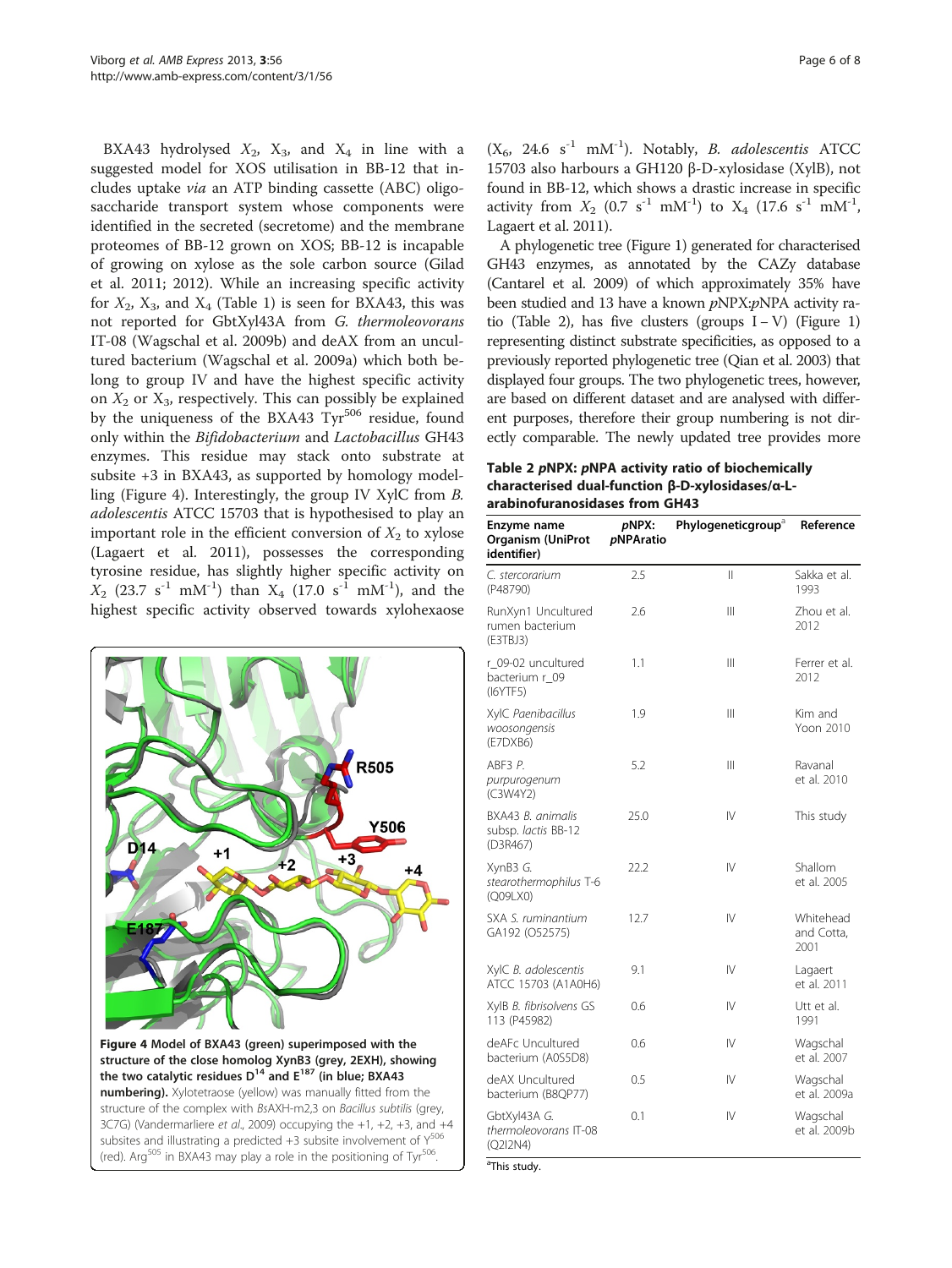<span id="page-6-0"></span>specific grouping, most likely due to the better current annotation of the GH43 genes, as biochemical data have been reported for all proposed five phylogenetic groups after the previous tree was published.

BXA43 is classified as a dual-function β-xylosidase/α-Larabinofuranosidase of group IV (Figure [1\)](#page-3-0). Dual-function β-xylosidases/α-L-arabinofuranosidases occur in groups II, III and IV and their  $p$ NPX: $p$ NPA activity ratios vary in the range 0.1–25 (Table [2](#page-5-0)), with BXA43 having highest and almost the same ratio as XynB3 from G. stearothermophilus T-6 (Shallom et al. [2005](#page-7-0)). The relatively low activity of BXA43 for  $pNPA$  suggests, as previously hypothesised (Gilad et al. 2010), a main role of BXA43 in intracellular hydrolysis of XOS. BLASTP searches revealed that only enzymes of the Bifidobacterium genus contain both Arg<sup>505</sup> and Tyr<sup>506</sup> proposed to be implicated in high activity on xylooligosaccharides. One gene, however, from Lactobacillus brevis ATCC 367 (ABJ65333.1, Makarova et al. [2006](#page-7-0)) from group IV, is annotated as β-xylosidase and encodes a tyrosine in the same position as Tyr<sup>506</sup>, but the corresponding protein has not been described.

BXA43 was able to release xylose from birchwood xylan, but not from oat spelt xylan or rye arabinoxylan. While arabinose substituents increase the bulkiness of xylans and can interfere with their accommodation in the active site of enzymes from GH43, it appears that  $\alpha$ -(1  $\rightarrow$  2)-4-O-methyl-D-glucuronic acid substituents on birchwood xylan are oriented in a way that allows BXA43 to hydrolyse the release of a xylosyl residue preceding to a substituted backbone xylosyl residue (Tenkanen et al. [1996](#page-7-0)). Arabinose was not detected after incubation of oat and rye arabinoxylans with BXA43, thus the active site seemed unable to accommodate arabinose substituents of these polysaccharides in a productive manner at subsite −1 despite its clear activity on pNPA. A similar observation is reported for XylC from B. adolescentis ATCC 15703 (Lagaert et al. [2011\)](#page-7-0). However without structural data on these enzymes and their interaction with e.g. xylotetraose at the active site it is not readily explained why they do not release arabinose from oat and rye arabinoxylans.

# Additional file

[Additional file 1: Figure S1.](http://www.biomedcentral.com/content/supplementary/2191-0855-3-56-S1.docx) Multiple sequence alignment using ESPript (Gouet et al. 1999) of GH43 phylogenetic group IV, including BXA43 (ADC85541.1) and XynB3 (AAT98625.1), reveals that BXA43  $R^5$ and  $Y^{506}$  (red stars), which are located in the spatial proximity of the active site, are not conserved in XynB3. BAF39209.1 from Bifidobacterium adolescentis ATCC 15703 illustrates the conserved  $R^{505}$  and  $Y^{506}$  in Bifidobacteria. Catalytic residues (green stars) and the proposed histidine (Brüx et al. 2006) involved in subsite -1 interaction (blue star). Table S1. Organisms associated with GenBank accessions in Figure [1](#page-3-0).

### Competing interests

The authors declare that they have no competing interests.

#### Acknowledgements

The project was financed by the DTU Honors Program at Department of Systems Biology and by the Department for Identification and Department for Strains, Chr. Hansen A/S in connection with the industrial PhD project carried out by Ofir Gilad. Darrell Cockburn (Enzyme and Protein Chemistry, Department of Systems Biology, Technical University of Denmark) is gratefully acknowledged for comments to the manuscript.

#### Author details

<sup>1</sup> Enzyme and Protein Chemistry, Department of Systems Biology, Technical University of Denmark, Søltofts Plads, Building 224, DK-2800 Kgs, Lyngby, Denmark. <sup>2</sup>Department for Strains, Chr. Hansen A/S, 2970 Hørsholm Denmark. <sup>3</sup>Department for Identification, Chr. Hansen A/S, 2970 Hørsholm Denmark.

Received: 15 July 2013 Accepted: 2 September 2013 Published: 11 September 2013

### References

- Armand S, Vieille C, Gey C, Heyraud A, Zeikus JG, Henrissat B (1996) Stereochemical course and reaction products of the action of β-xylosidase from Thermoanaerobacterium saccharolyticum strain B6A-RI. Eur J Biochem 236:706–713
- Barkholt V, Jensen AL (1989) Amino acid analysis: determination of cysteine plus half-cystine in proteins after hydrochloric acid hydrolysis with a disulfide compound as additive. Anal Biochem 177:318–322
- Britton H, Robinson R (1931) Universal buffer solutions and the association constant of veronal. J Chem Soc 1931:1456–1462
- Brunzelle JS, Jordan DB, McCaslin DR, Olczak A, Wawrzak Z (2008) Structure of the two-subsite β-D-xylosidase from Selenomonas ruminantium in complex with 1,3-bis[tris(hydroxymethyl)methylamino]propane. Arch Biochem Biophys 474:157–166
- Brüx C, Ben-David A, Shallom-Shezifi D, Leon M, Niefind K, Shoham G, Shoham Y, Schomburg D (2006) The structure of an inverting GH43 β-xylosidase from Geobacillus stearothermophilus with its substrate reveals the role of the three catalytic residues. J Mol Biol 359:97–109
- Cantarel BL, Coutinho PM, Rancurel C, Bernard T, Lombard V, Henrissat B (2009) The Carbohydrate-Active EnZymes database (CAZy): an expert resource for Glycogenomics. Nucleic Acids Res 37:D233–D238
- Cartmell A, McKee LS, Pena MJ, Larsbrink J, Brumer H, Kaneko S, Ichinose H, Lewis RJ, Viksø-Nielsen A, Gilbert HJ, Marles-Wright J (2011) The structure and function of an arabinan-specific α-1,2-arabinofuranosidase identified from screening the activities of bacterial GH43 glycoside hydrolases. J Biol Chem 286:15483–15495
- de Sanctis D, Inacio JM, Lindley PF, de Sa-Nogueira I, Bento I (2010) New evidence for the role of calcium in the glycosidase reaction of GH43 arabinanases. FEBS J 277:4562–4574
- Ebringerova A (2006) Structural diversity and application potential of hemicelluloses. Macromol Symp 232:1–12
- Ferrer M, Ghazi A, Beloqui A, Vieites JM, Lopez-Cortes N, Marin-Navarro J, Nechitaylo TY, Guazzaroni ME, Polaina J, Waliczek A, Chernikova TN, Reva ON, Golyshina OV, Golyshin PN (2012) Functional metagenomics unveils a multifunctional glycosyl hydrolase from the family 43 catalysing the breakdown of plant polymers in the calf rumen. PLoS One 7:e38134
- Gilad O, Jacobsen S, Stuer-Lauridsen B, Pedersen MB, Garrigues C, Svensson B (2010) Combined transcriptome and proteome analysis of Bifidobacterium animalis subsp. lactis BB-12 grown on xylo-oligosaccharides and a model of their utilization. Appl Environ Microbiol 76:7285–7291
- Gilad O, Svensson B, Viborg AH, Stuer-Lauridsen B, Jacobsen S (2011) The extracellular proteome of Bifidobacterium animalis subsp. lactis BB-12 reveals proteins with putative roles in probiotic effects. Proteomics 11:2503–2514
- Gilad O, Hjernø K, Østerlund EC, Margolles A, Svensson B, Stuer-Lauridsen B, Møller AL, Jacobsen S (2012) Insights into physiological traits of Bifidobacterium animalis subsp. lactis BB-12 through membrane proteome analysis. J Proteomics 75:1190–1200
- Gouet P, Courcelle E, Stuart DI, Metoz F (1999) ESPript: analysis of multiple sequence alignments in PostScript. Bioinformatics 15:305–308
- Goujon M, McWilliam H, Li W, Valentin F, Squizzato S, Paern J, Lopez R (2010) A new bioinformatics analysis tools framework at EMBL-EBI. Nucleic Acids Res 38:W695–W699